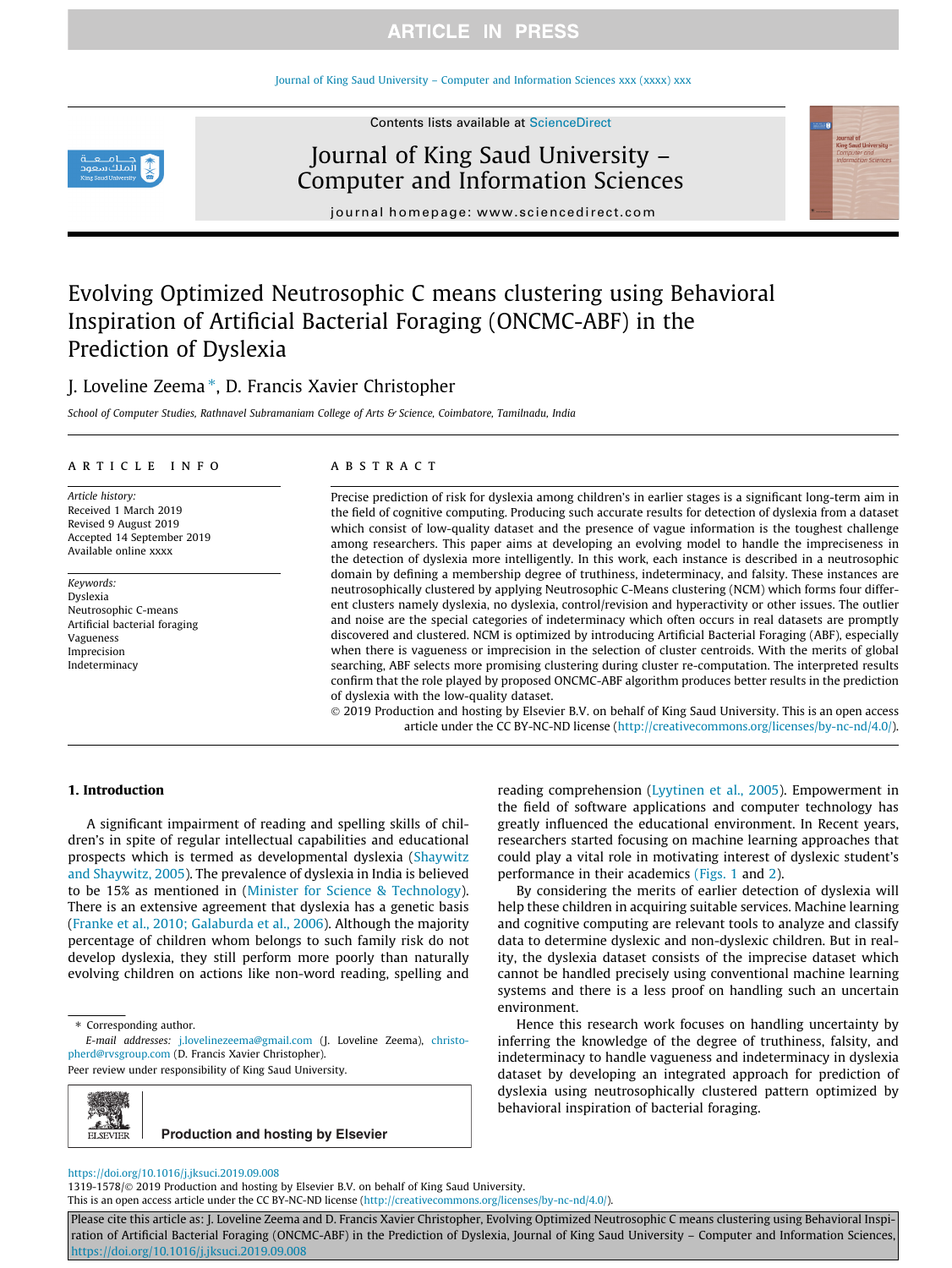### 2. Related works

This section discusses few of the previous studies done on dyslexia prediction using various approaches.

[Puolakanaho et al. \(2007\)](#page-5-0) in their work modeled a logistic regression to predict dyslexia. They used language ability measures along with the status of Family Risk to predict dyslexia. But this type of models is related to correlational, and they are not predictive because they test their model only with specific samples instead of testing with outside the sample. This proves that still, the predictive model of dyslexia is missing highly.

Schnack et al. [\(Chen et al., 2017\)](#page-5-0) proposed a model which used pattern recognition technique to discover regularities of the given input data and it determines the most interesting information in a bottom-up approach using machine learning which finds discriminative characteristics between various groups. This is especially applied to psychiatric disorders.

[Vapnik \(1999\)](#page-6-0) in their work used Support vector machine based on a linear kernel which gains the knowledge about the symptom of dyslexia and predict its presence at an individual level to answer whether the child is under family risk or typically developing child using machine learning approach. The prediction is applied to new cases by training linear support vector machine on such high dimensional pattern detection.

[Janousova et al. \(2016\)](#page-5-0) and [Kassraian-Fard et al. \(2016\)](#page-5-0) in their work they used many classification models for diagnosis of dyslexia which indicates significant features may contribute more in prediction model using linear discriminative analysis, logistic regression for determining the performance of each model.

[Tamboer et al. \(2016\)](#page-6-0) examined children under 35 months of age with their vocabulary development to examine the presence of dyslexia. In this work, the support vector machine is used to discriminate among subjects with and without dyslexia.

[Margaj and Purohit \(2016\)](#page-5-0) in their work discovered dyscalculia among children's studying primary school. By approaching positive psychology in the direction of detection learning and conducting intervention program for the learner is a critical feature which essentially necessitates besieged examination so that the right child should get the right assistance. This work uses three different classifiers to predict the different classes of dyscalculia.

#### 3. Problem proclamation

In real time dyslexia dataset comprised of uncertain values in both output and input attributes. At the same time, each child has a chance to be assigned in more than one label, so that the desired output of the model may be moderately known. The inputs are represented using a range of linguistic values or numbers. While consulting with more than one expert, they do not agree on the same score, thus these situations signify that the dataset is incomplete. One of the main issues of machine learning is modeling uncertainty to solve the prediction of dyslexia in a precise manner. While collecting information about dyslexia children's they include primary uncertainties types like vagueness (nearly dyslexia), imprecision (range of dyslexia), ambiguity (percentage of dyslexia) and inconsistency (when the output of an individual falls more than one label). While using Fuzzy set it handles only vagueness and if intuitionistic fuzzy set is adopted it handles vagueness and imprecision. But if Neutrosophic logic is adopted it has the ability to deal with vagueness, imprecision, ambiguity and inconsistent information in the real-world dyslexia dataset.

In this present work, the presence of the missing value in dyslexia dataset is well handled using boosted decision tree based imputation model which produces complete dataset. This work contributes neutrosophic C means clustering to cluster the instances of dyslexia dataset based on three measures degree of truthiness, falsehood and indeterminacy. Unlike intuitionistic fuzzy they are independent of each other. The efficiency of the clustering approach is enhanced by utilizing bacterial foraging for selection of optimal cluster centroids during the clustering process. Here membership degrees to the ambiguity and outlier class of the instances are explicit, and these values are educated in the iterative clustering. Thus, the neutrosophic logic clustering is more immune to noise in dyslexia dataset and they correspond more closely to the belief of compatibility. The main contribution of this research work is to overcome the uncertainty problem in dyslexia by handling the outliers and the noise instances present in the dataset. Because failing to handle them as special cases lead to increase in false alarms. The incompleteness in dyslexia dataset is a very challenging problem in this work boosted decision tree is used for optimally imputing the missing value. The standard methodologies of fuzzy and intuitionistic fuzzy are not enough to handle the noisy and outlier instances thus in this work neutrosophic logic which is the generalization to both fuzzy and intuitionistic fuzzy which represents the truthiness, falsity and indeterminacy by their belongings or membership degree. Also the indeterminate cluster is further analyzed as outlier and ambiguity clusters. The main problem in clustering techniques is determining optimal cluster centroids which are involved in framing clusters. This paper introduces an artificial bacterial foraging algorithm to discover the optimal centroids of each cluster in every iteration. Thus the overall contribution with various enhancements in different dimensions of data quality enhancement and investigation the model classifies the presence or absence of dyslexia among children's in an effective manner.

### 4. Proposed Methodology of Neutrosophically Clustered pattern recognition in uncertain Dyslexia dataset

This work introduces a smart unsupervised learning approach by integrating different optimized techniques to well handle the vague dyslexia dataset. [Fig. 1](#page-2-0) represents the overall framework of neutrosophically clustered pattern recognition in uncertain dyslexia dataset. Once the dataset is collected from KEEL repository the data is found incomplete due to the presence of incomplete records. So the initial process of this proposal is to overwhelm the missing values by introducing a boosted decision tree based imputation method. Once the complete dataset is obtained which greatly influences the clustering accuracy then the similar patterns among records are obtained. For clustering neutrosophic logic based C-means is used to handling uncertain dataset which especially tackles the outlier or the instances lie in the border of the cluster.

The performance of the neutrosophic clustering is enhanced by introducing Bacterial Foraging Optimization for choosing centroids during each iteration of the processor when a new instance is encountered for clustering. After clustering all the instances their pattern of similarity is learned based on the category specified in dyslexia dataset.

#### 5. Imputation using boosted decision tree

The vital process involved in the boosted decision tree for imputing missing values in dyslexia dataset is as follows. [Fig. 2](#page-2-0) explains the process of imputation using decision tree.

1. Initially split the full dyslexia dataset into two sub-datasets. First sub-dataset comprised of instances without missing values denoted as CD and the second sub-dataset comprised of instances with missing values signifies as MD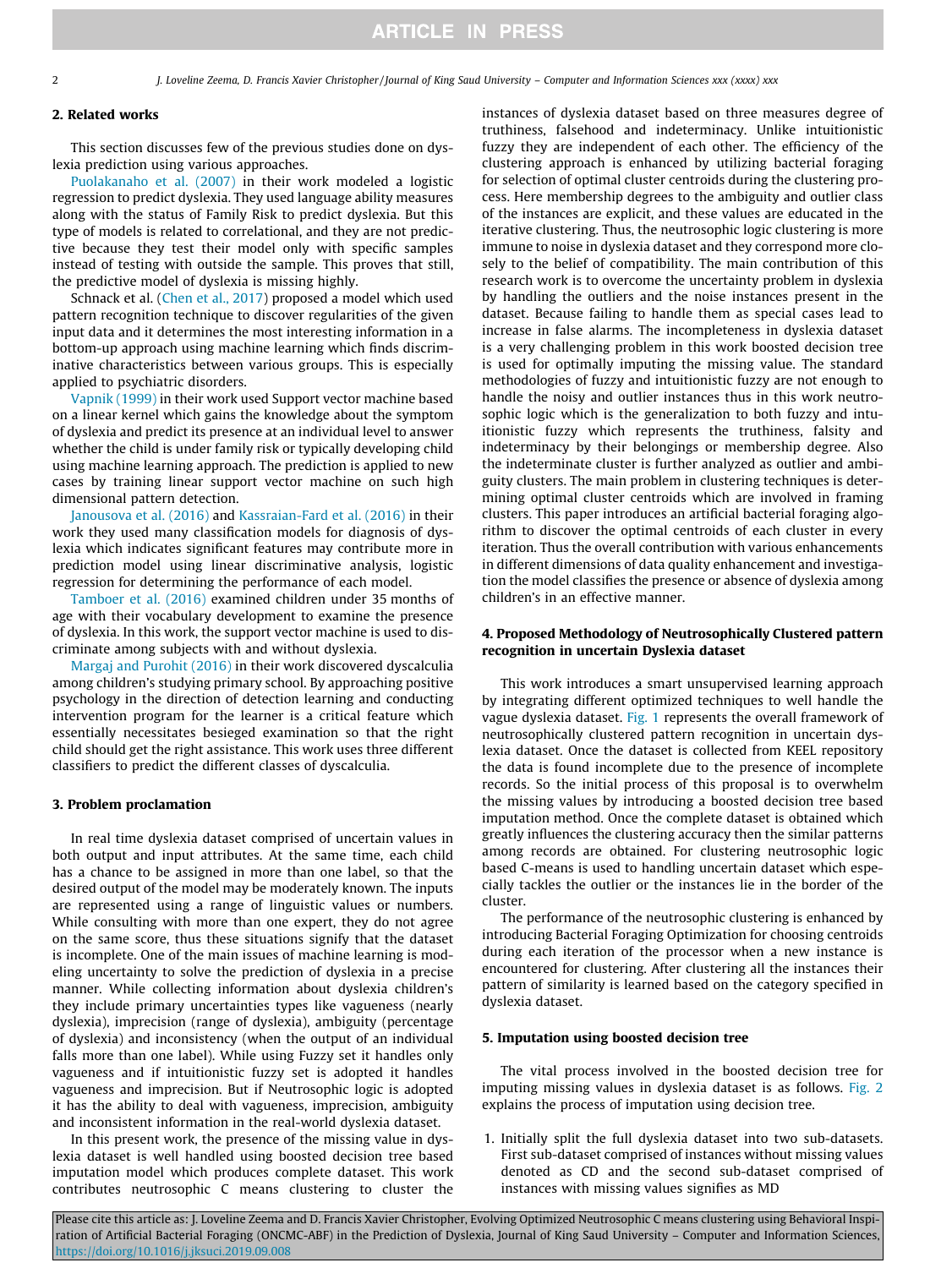<span id="page-2-0"></span>J. Loveline Zeema, D. Francis Xavier Christopher / Journal of King Saud University – Computer and Information Sciences xxx (xxxx) xxx 3



Fig. 1. Overall Framework of Neutrosophically Clustered pattern recognition in uncertain Dyslexia dataset using behavioral optimization approach.



Fig. 2. Imputation using boosted Decision Tree.

- 2. Construct a set of decision trees on complete sub-dataset CD by considering the attributes which hold missing values in MD, as the class attributes.
- 3. Allocate each instance of MD to the leaf where it falls in for the tree that considers the attribute that has a missing value for the record as the class variable. If the record has more than one attributes as missing values then it will be assigned to more than one leaves
- 4. Impute numerical missing values using Newton Raphson algorithm and categorical missing values using majority class values within the leaves.
- 5. Combine records to form a completed data set CD without any missing values

#### 6. Preamble of neutrosophic logic

The neutrosophic logic is a multivalve approach introduced by [Smarandache \(2002\)](#page-5-0) in this the truth value of an instance is denoted by degree of truthiness, falsity, and indeterminacy ([Smarandache, 2002](#page-5-0)). Neutrosophic logic maintains consistency with both classical and fuzzy logic with special case when the amount of truthiness, indeterminacy, and falsity where  $T + I$ 

 $+F = 1$ . It turns to intuitionistic logic while  $T + I + F < 1$  while handling incomplete information. It also handles paraconsistency when the event is  $T + I + F > 1$ .

Hence the merit of NL with the property of nonstandard analysis it distinguishes relative falsehood signified by 0 and absolute falsehood signified by <sup>-</sup>0. Likewise, relative truth and absolute truth signified by 1 and  $1^+$  respectively.

While comparing intuitionistic fuzzy set, neutrosophic can distinguish among absolute membership of an element  $(T = 1^+)$ , relative membership  $(T = 1)$  and partial membership signified by 0<T<1 [\(Smarandache, 2002\)](#page-6-0). In addition, while summing membership components of NL it need not be 1 as like fuzzy or intuitionistic fuzzy components but may be any number ranges from 0 to 3. The NL is trying to measure the truth, indeterminacy, and falsehood.

#### 7. Neutrosophic C-means clustering

In conventional clustering, similar samples are grouped into the same cluster. To describe in detail let us assume that X be a dataset consisting of N instances represented as  $\{x_i, i = 1, 2, 3, \ldots\}$ , where  $x_i$ denotes a single instance of the dataset. To partition among dataset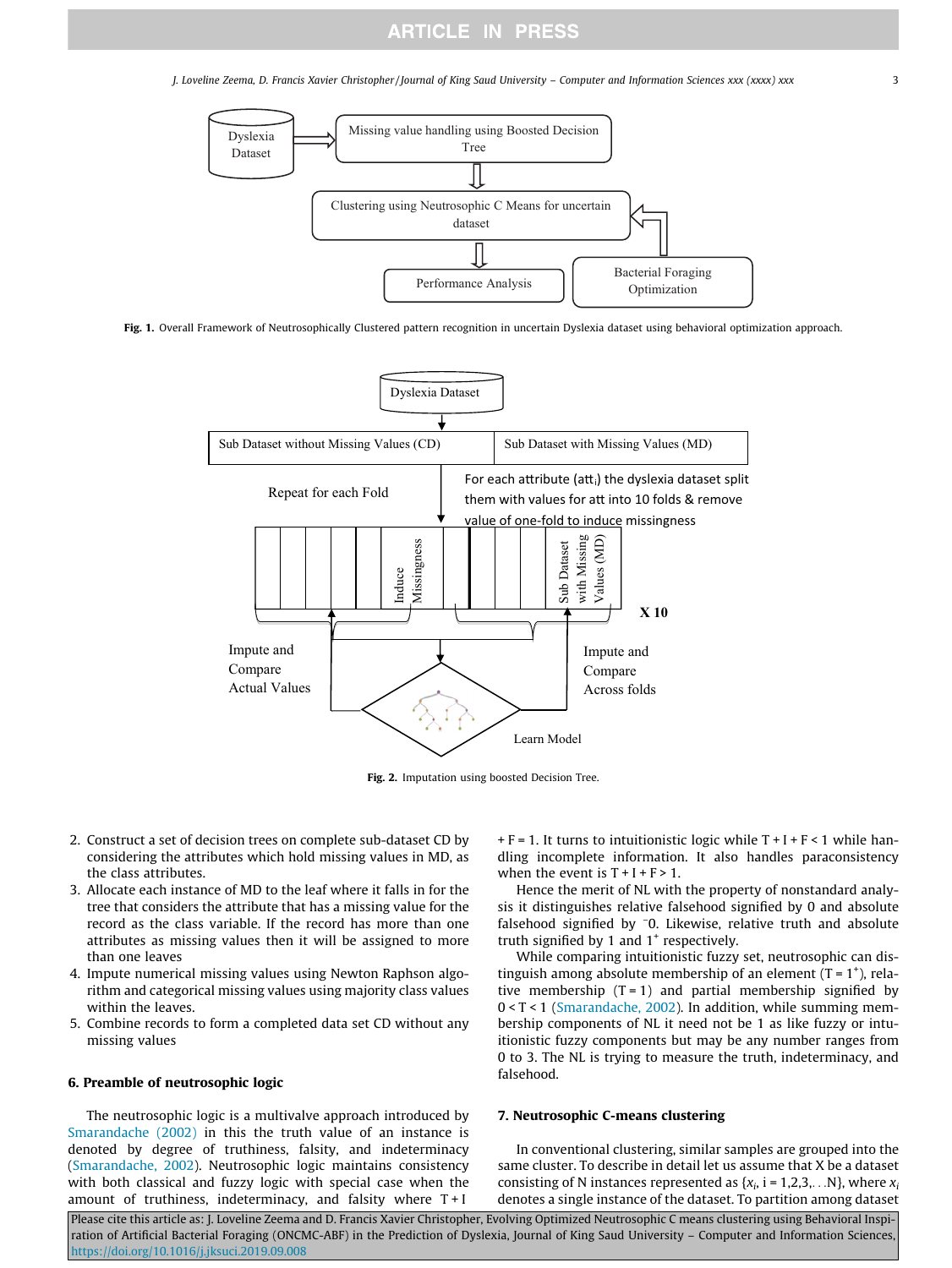there are two categorize of clustering they are hard and fuzzy clustering approaches ([Baraldi and Blonda, 1999a,b](#page-5-0)). In hard clustering, while a data instance is assigned to a specific cluster, then it cannot be contained within other clusters. But in contrast, the fuzzy clustering each instance may belong to more than one clusters with different membership degrees.

This work uses Neutrosophic C-means Clustering which computes each dyslexia dataset instance's degree towards determinant and indeterminate clusters are well defined. Here T denotes the degree of determinant clusters and other two membership F and I is used to determinate two different types of indeterminate clusters namely outlier cluster and ambiguity cluster for each dyslexic record respectively. When the data instances are very far from the centroids of each cluster then it is included in the outlier cluster which allows rejecting such instances. The ambiguity cluster permits to consider the data instances that are lying near the boundaries of the clusters.

During clustering iterations, both these clusters are involved and not during decision processing. Because the degree of membership towards ambiguity and outlier class of an instance are explicit and their values are erudite during iterative clustering. Thus, applying these memberships function the methodology is more immune noise and they relate more closely to the concept of compatibility. Hence, the inability in FCM and IFCM which fails or lacks to detect such unusual data instances can be solved precisely using NCM.

### 8. Bacterial foraging optimization

With the inspiration of Bacterial foraging behavior, [Passino](#page-5-0) [\(2002\)](#page-5-0) introduced the Bacterial foraging optimization algorithm (BFOA). The artificial bacterial foraging optimization mimics the four basic mechanisms which are observed in a real bacterial system, namely chemotaxis, reproduction, swarming and elimination dispersal to solve non-gradient optimization issue ([Vipul Sharma](#page-6-0) [and PattnaikTanuj Garg, 2012](#page-6-0)). An artificial bacterium may act as a search agent which moves on the functional surface to locate the global optima and thus in this work it is used in clustering of dyslexia dataset more optimally with neutrosophic C-means clustering to discover the more prominent cluster center during reclustering on each iteration by obtaining local optima.

#### 9. The step-by-step process of BFO algorithm

| Algorithm 1: Procedure for Bacterial Foraging Algorithm                                                       |
|---------------------------------------------------------------------------------------------------------------|
| Step 1. Initialize parameters N, NB, CS, SS, RS. EDS, PE, $RL(i)$ =<br>$(i = 1, 2, , S)$ , $\theta i$ , where |
| N: dimension of the search space (dyslexia dataset),                                                          |
| NB: the number of bacteria,                                                                                   |
| CS: chemotactic steps,                                                                                        |
| SS: swimsteps,                                                                                                |
| Rs: reproductive steps,                                                                                       |
| EDS: elimination and dispersal steps,                                                                         |
| PE: probability of elimination,                                                                               |
| $RL(i)$ : the run-length unit _i.e., the chemotactic step size                                                |
| during each run or tumble.                                                                                    |
| $\theta$ i : data point in a population                                                                       |
| Step 2. Loop for Elimination-dispersal: $l = l + 1$ .                                                         |
| Step 3. Loop for Reproduction: $k = k + 1$ .                                                                  |
| Step 4. Loop for Chemotaxis: $i = j + 1$ .                                                                    |
| 4.1. For $i = 1 = 1, 2, \ldots$ , NB, chemotactic step for a bacteria i is                                    |
| as proceeds                                                                                                   |
|                                                                                                               |

|  | (continued) |
|--|-------------|
|  |             |

| Algorithm 1: Procedure for Bacterial Foraging Algorithm |  |
|---------------------------------------------------------|--|
|---------------------------------------------------------|--|

- 4.2. calculate the fitness function of  $Fit(i, j, k, l)$  using the formula
- $Fit(i, j, k, l) = Fit(i, j, k, l) + Fitcc(θi(j,k,l), Pop(j,k,l))$  (1)
- Where Fitcc is the objective function which has to be added to the actual objective function inorder to present a time fluctuating objective function.
- 4.3. Let Fit $_{last}$  = Fit(i, j, k, l) storing this value to discover better value during further run
- 4.4.Peform Tumble operation by generating a random vector  $\Delta(i) \in R^n$  with each element  $\Delta m(i)$ , m = 1, 2, ...,NB, a random number on  $[-1, 1]$ .

4.5. Move:

$$
\theta^{i}(j+1,k,l) = \theta^{i}(j,k,l) + c(i) \frac{\Delta(i)}{\sqrt{\Delta^{T}(i)\Delta(i)}}(2)
$$

Where C (i) denotes the size of the step taken during tumble operation in the random direction for a specific bacteria i.

4.6. Calculate Fit(i, j + 1, k, l) with  $\theta^{i}(j + 1, k, l)$ .

4.7. Swim

Assign m = 0 (swim length counter)

- while m < Ns (While it is not climbed to long)
- (a) let  $m = m + 1$
- (b) if Fit  $(i, j + 1, k, l) <$  Fit<sub>last</sub>, then Fit<sub>last</sub> = Fit $(i, j + 1, k, l)$ , and compute

$$
\theta^i(j+1,k,l)=\theta^i(j,k,l)+c(i)\tfrac{\Delta(i)}{\sqrt{\Delta^T(i)\Delta(i)}}(3)
$$

and using  $\theta^{i}(j + 1, k, l)$  generate new fit(i, j + 1, k, l) as in 4.2

- (c) else let m \_ Ns {end of while statement}
- 4.8. Go to next bacterium  $(i + 1)$ : if  $i \neq NB$  go to step 4.2 for processing next bacteria.
- 5. If  $i <$  CS, go to Step 4, it means to continue the chemotaxis steps till the bacteria life is not over.
- 6. Process for Reproduction.

6.1. For the assigned k and l, and for each  $i = 1, 2, \ldots, NB$ ,

Assign $Fit_{health}^i = \sum_{j=1}^{N_{c+1}} Fit(i, j, k, l),$ 

- be the health of the bacteria. Sort bacterium in order of ascending values ( $Fit<sub>health</sub>$ ) which means higher cost with lower health
- 6.2. The bacteria  $SB<sub>r</sub>$  with the value of highest Fit<sub>health</sub> will die, and other Sr bacteria which contain best values split, and their copies that are located at the same place as their parent.
- 7. If  $k < RS$  go to Step 3. During in this event if the number of predefined reproduction step is not next then start the next generation in the chemotactic loop.
- 8. Process for Elimination-dispersal:
- for  $i = 1, 2, \ldots$ , NB, with probability PE, eliminate and disperse each bacterium, which consequences in maintaining the number of bacteria in the population as constant. To perform this, if a bacterium is eliminated, just disperse one to a random location on the optimization area.
- If  $l$  < EDS, then go to Step 2, else end.

#### 10. Neutrosophic C-means clustering for predicting dyslexia

Inspired by neutrosophic set, this proposed work not only considers degree belonging to determinate clusters but in addition it also considers the degree belonging to the indeterminate clusters. For instance, a new set D has been defined as the union of both determinant and indeterminate clusters, which is signified as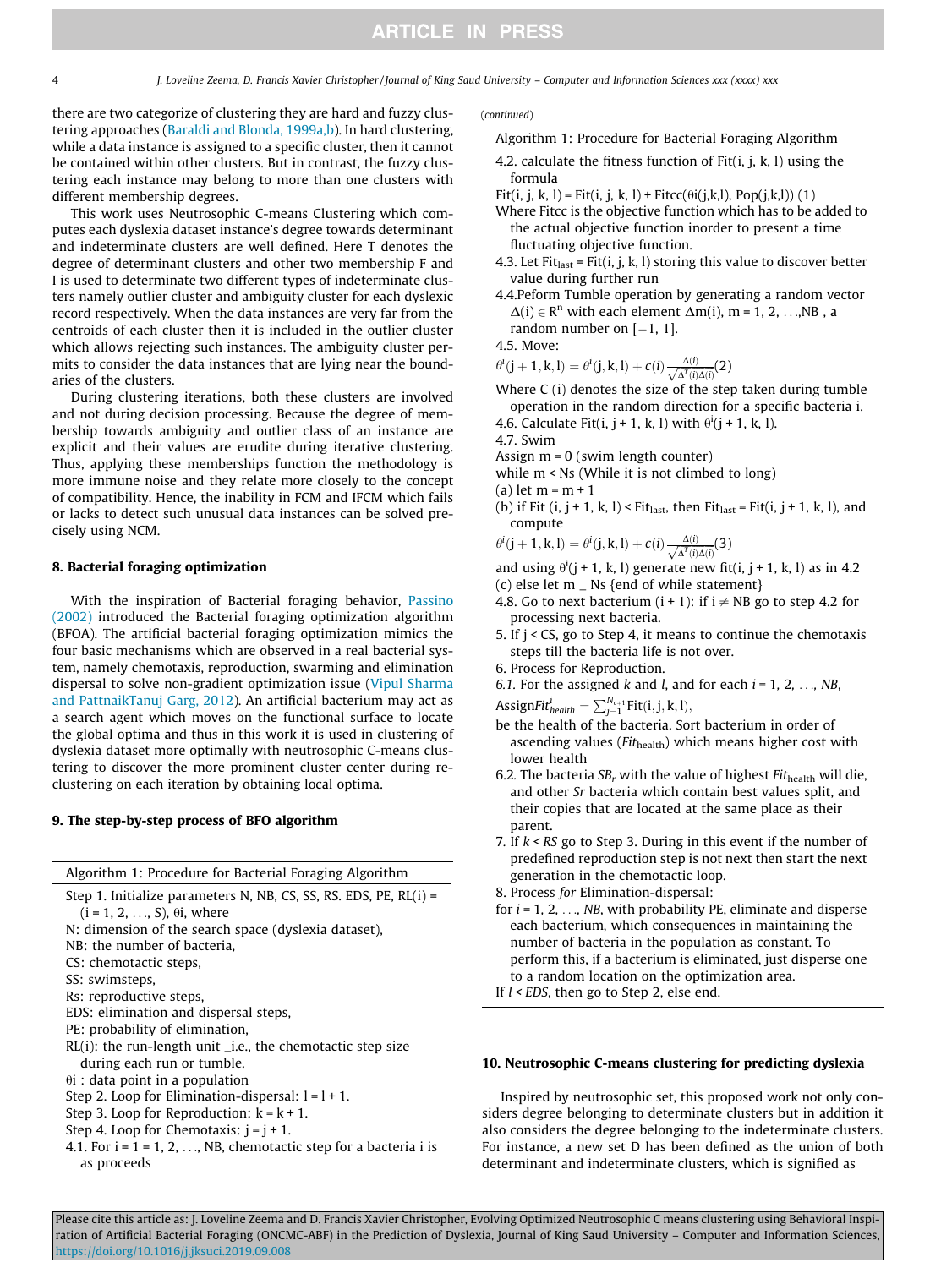$$
D = C_i \cup B \cup Y, i = 1...C \tag{4}
$$

where C<sub>i</sub> represents an indeterminate cluster, B signifies as clusters in boundary regions, Y is related to noisy data and  $\cup$  is the union operation. Here B and Y are two types of indeterminate clusters. In Neutrosophic clustering, the degree of determinant clusters is represented as T or  $\mu$ , the degree of boundary clusters are denoted as I or  $\gamma$  and Degree belonging to the noisy clusters are represented using  $F$  or  $\tau$ . To handle indeterminacy by clustering this work uses a new objective function which is defined as follows

$$
J(\mu, \gamma, \tau, C) = \sum_{i=1}^{N} \sum_{j=1}^{C} (\Omega_1 \mu_{ij})^m ||x_i - c_j||^2
$$
  
+ 
$$
\sum_{i=1}^{N} (\Omega_2 \gamma_i)^m ||x_i - \bar{c}_{i_{max}}||^2 + \sum_{i=1}^{N} \delta^2 (\Omega_2 \tau_i)^m
$$
(5)

$$
\overline{c}_{imax} = \frac{C_{fi} + C_{gi}}{2}, fi = \underset{j=1,2\cdots C}{\text{argmax}} (\mu_{ij}); \ g i = \underset{j \neq f_i \cap j=1,2\cdots C}{\text{argmax}} (\mu_{ij})
$$
(6)

where fi and gi are the cluster numbers with the biggest and second biggest value of T  $(\mu)$ . M is a constant value, when the value of fi and gi are determined then  $\overline{c}_{imax}$ value is computed and its value is considered as a constant number of each data instances I, which will not change anyway.  $\mu_{ii}$ ,  $\gamma_i$  and  $\tau_i$  is the membership values which belongs to determinate clusters, boundary and noisy instances of the dataset. 0 < $\mu_{ij}$ ,  $\gamma_i$ ,  $\tau_i$  < 1, which satisfies the subsequent formula

$$
\sum_{i=1}^{N} \mu_{ij} + \gamma_i + \tau_i = 1 \tag{7}
$$

Since the partitioning of dyslexia dataset is done through an iterative manner of the objective function, the membership of  $\mu_{ii}$ ,  $\gamma_i$ ,  $\tau_i$  and cluster centers Cj are updated by equations ([Galaburda](#page-5-0) [et al., 2006; Alcala Fdez et al., 2011; Janousova et al., 2016;](#page-5-0) [Kassraian-Fard et al., 2016](#page-5-0)) respectively during iteration.

$$
\mu_{ij} = \frac{E}{\Omega_1} (x_i - c_j)^{-\frac{2}{m-1}}
$$
\n(8)

$$
\gamma_i = \frac{E}{\Omega_2} (x_i - \overline{c}_{imax})^{-\frac{2}{m-1}}
$$
\n(9)

$$
\tau_i = \frac{E}{\Omega_3} \delta^{-\frac{2}{m-1}} \tag{10}
$$

$$
E = \left[\frac{1}{\Omega_1} \sum_{j=1}^{c} (x_i - c_j)^{-\frac{2}{m-1}} + \frac{1}{\Omega_2} (x_i - \overline{c}_{imax})^{-\frac{2}{m-1}} + \frac{1}{\Omega_3} \delta^{-\frac{2}{m-1}}\right]^{-1}
$$
(11)

 $\overline{c}_{imax}$  is computed according to indexes of the largest and second largest value of  $\mu_{ij}$  during each iteration. The iteration will stop once the criteria  $|\mu_{ij}^{(k+1)} - \mu_{ij}^{(k)}| < \varepsilon$ , the termination condition  $\varepsilon$  lies between 0 and 1, k represents iteration step.

To achieve optimization in Neutrosophic C Means clustering based dyslexia prediction this work introduced artificial bacterial foraging algorithm to discover the optimal centroids for each cluster in every iteration. With the ability of global optima bacterial foraging algorithm significantly discovers each cluster's center with its four basic mechanisms. The detailed process of bacterial foraging algorithm to optimize the neutrosophic C means clustering to detect dyslexia presence or absence is shown below.

Algorithm 2: Optimized Neutrosophic C Means clustering using behavioral inspiration of Artificial Bacterial Foraging Algorithm (ONCMC-ABF)

Load input clustering data {dyslexia dataset} Discover number of attributes in the data Initialize  $\mu^0$ ,  $\gamma^0$ ,  $\tau^0$ , C, m,  $\Omega_1$ ,  $\Omega_2$ ,  $\Omega_3$ Initialize  $K = 0$ ; {iteration step} Compute Center's of each cluster's  $C_i$  using BFO (call procedure for BFO Algorithm) at iteration k Calculate  $\overline{c}_{imax}$ depending on the largest and second largest value of  $\mu$  by a comparison process  $\overline{c}_{imax} = \frac{C_{\overline{f}} + C_{gi}}{2}$ ; fi = argmax $(\mu_{ij})$ ; gi = argmax argmax  $(\mu_{ij})$ <br>j≠f<sub>i</sub> $\cap$ j=1,2…C Update the value of  $\mu^{(k)}$ to $\mu^{(k+1)}$ ,  $\gamma^{(k)}$ to $\gamma^{(k+1)}$ , $\tau^{(k)}$ to $\tau^{(k+1)}$ If  $|\mu_{ij}^{(k+1)} - \mu_{ij}^{(k)}|$  <e then stop the process, else return to step 5

Assign each data into the class which has the biggest TM = [T, I, F] value

Where  $x(i) \in k$ th class if  $k = \frac{arg}{max}$  (TM<sub>ij</sub>)  $i=1,2...C+2$ **Output:** Clustered dyslexia dataset

#### 11. Results and discussions

In this work the data is clustered using Neutrosophic C-means clustering with Bacterial Foraging to detect the degree of dyslexia and simulation is done using MATLAB tool. The dataset is collected from dyslexic\_12\_4 data set available in KEEL dataset repository ([Tamboer et al., 2016](#page-6-0)). The dyslexia dataset is represented as a low-quality dataset because it contains attribute values with crisp and vague values. The attribute of dyslexia dataset may be either discrete or continuous so that there is a need for converting it into neutrosophic value. The dataset consists of 65 instances with 12 attributes. The dataset also consists of missing values if such incomplete dataset is directly used, this may increase false clustering because elimination of those missing values may affect the clustering accuracy of the dyslexia dataset. The instances are classified using four different class labels namely No dyslexic, control and revision, dyslexic and intention, hyperactivity or other issues. Depending on their similarity and applying membership degree of truthiness (T), indeterminacy (I) and Falsity (F) obtained by neutrosophic clustering the vague, ambiguity and noise instances of lowquality dyslexia dataset is well handled. Further NCM based clustering is optimized by introducing bacterial foraging optimization. The BFO based searching strategy overcomes the partitioning problem by helping NCM. It selects the cluster centroid based on the fitness function and its ability of global optima the clustering accuracy is increased greatly.

#### Evaluation metrics

To evaluate the performance of the proposed Optimized Neutrosophic C Means clustering using behavioral inspiration of Artificial Bacterial Foraging (ONCMC-ABF) Algorithm to predict the presence or absence of dyslexia three other techniques are compared.

#### Precision

It is a fraction of correct instances among those that the algorithm accepts as true belonging to the relevant class.

$$
Precision(CLr, CSi) = Nri/Ni
$$

where class CLr, whose size Nri, cluster CSi of its size is Ni, Nri data instance in CSi from the class CLr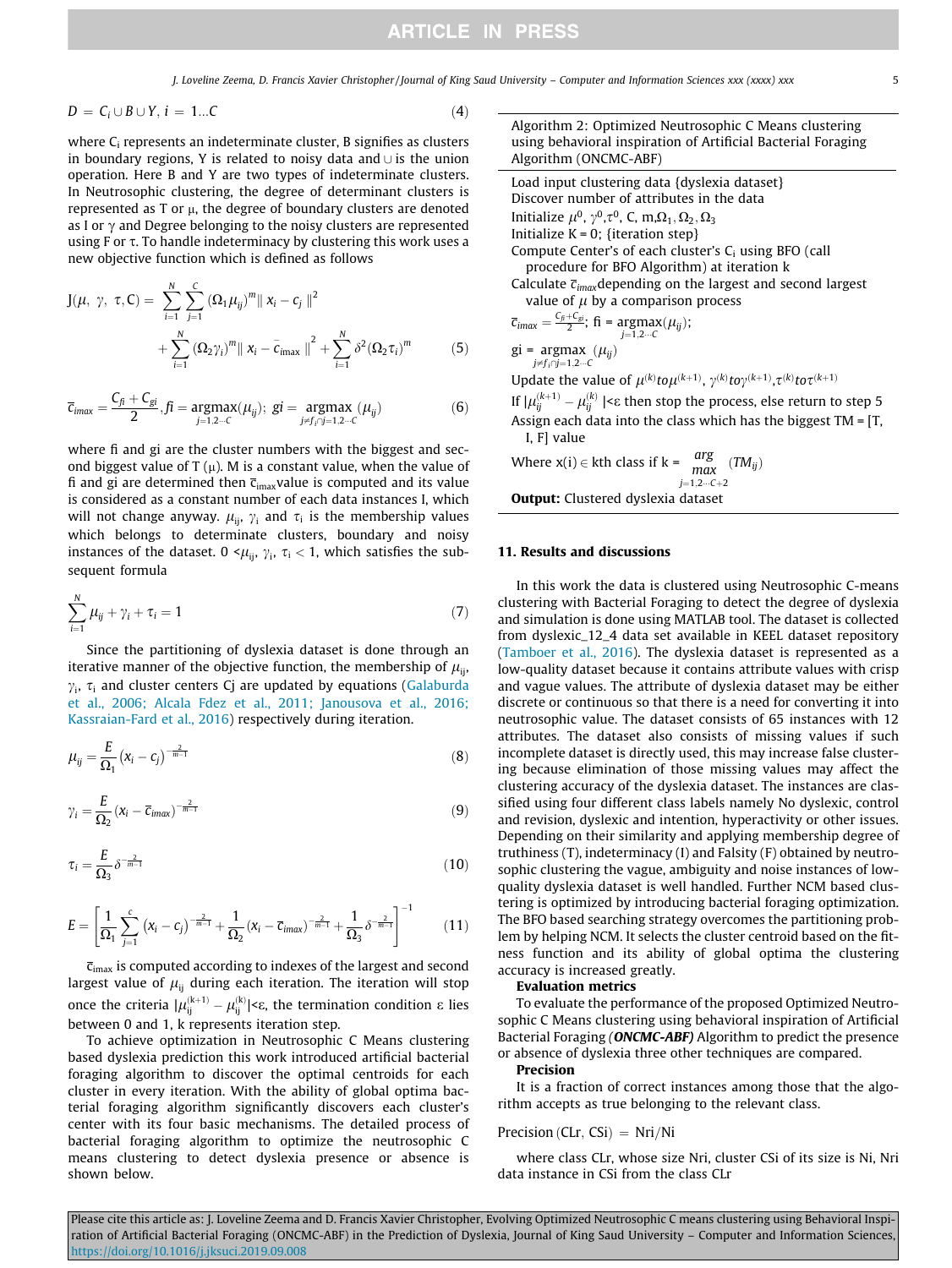#### <span id="page-5-0"></span>Recall:

It is calculated as the fraction of actual instances that were identified.

 $Recall (CLr, CSi) = Nri/Nr$ 

#### F-Measure:

It is considered as the harmonic mean of both precision and recall and it tries to produce a good combination of these two measures

$$
F(Clr, CSi) = \frac{2 * Recall(CLr, CSi) * Precision(CLr, CSi)}{Recall(CLr, CSi) * Precision(CLr, CSi)}
$$

The Table 1 and the Fig. 3 illustrates that the proposed work ONCMC-ABF produces the highest percentage of precision, recall, and f-measure.

The other three methods hold less value because the ability to determine instance which belongs to either ambiguity or noise (outlier) are not handled in FCM, IFCM and NCM. Furthermore, clustering approaches often face difficulty while partitioning the dataset, especially when there is a presence of uncertainty and with low quality due to vagueness and ambiguity of dyslexia Dataset. The boosted decision tree is used for improving the quality of dyslexia dataset which consist of missing values. In ONCMC-ABF it is well handled by integrating both neutrosophic values and bacterial foraging behavior to optimize the clustering process more precisely and better than the other approaches. And this work also produces the simulation analysis of four different clustering approaches and from the result it is observed that the proposed ONCMC-ABF produces highest percentage of correctly clustered instances of dyslexia dataset. It is caused by two reasons, the ONCMC-ABF, defines each data instances into the neutrosophic domain and each of them has the membership degree of truthiness, indeterminacy and falsity for each defined cluster. And the functionality of Neutrosophic C means clustering is optimized by the searching behavior of bacterial foraging which discovers the best centroids dur-

#### Table 1

Performance comparison based on Precision, Recall and F-measure.

| Clustering Approaches | Precision | Recall | F-measure |
|-----------------------|-----------|--------|-----------|
| <b>FCM</b>            | 72.4      | 73.1   | 72.7      |
| <b>IFCM</b>           | 79.4      | 80.6   | 80.0      |
| <b>NCM</b>            | 82.3      | 84.2   | 83.2      |
| ONCM-BFO              | 96.9      | 98.7   | 97.8      |



Fig. 3. Performance comparison based on Precision, Recall and F-measure.

ing re-computing the clusters on each iteration. Thus, NCM overwhelms form the problem of partitioning where as other traditional approaches NCM, IFCM and FCM takes the remaining position of performance. These three methods fail to handle the low-quality dyslexia dataset more precisely.

#### 12. Conclusion

This paper aims at developing an optimized clustering approach which overcomes the problem of handling ambiguity and outlier in dyslexia dataset which mainly affects the decision-making process in the prediction of the percentage of dyslexia. This work integrates neutrosophic concept and artificial bacterial foraging process to tackle the issue of partitioning the dyslexia dataset which consists of uncertainty and incompleteness. By imputing the missing values using boosted decision tree the quality of the dyslexia dataset increases by converting it into complete dataset because performing clustering with missing values may produce a high degree of false alarms. The bacterial foraging behavior-based search elects the cluster centers with the possibility of global optima further the representation of dataset in neutrosophic domain precisely handles the ambiguity and noise or outlier kind of instances in dyslexia dataset. Simulation results prove that by introducing membership degree of indeterminacy and falsity more accurately clusters the uncertain instances which belong to the category of dyslexia, no dyslexia, control with revision and hyperactivity and other issues. As future work, different nature-inspired algorithms can be used for clustering the dataset, deep learning models can be used as its extension and imputation methods with variants of a decision tree or other models can be developed.

#### References

- [Alcala Fdez, J., Fernandez, A., Luengo, J., Derrac, J., García, S., Sánchez, L., Herrera, F.,](http://refhub.elsevier.com/S1319-1578(19)30306-4/h0005) [2011. KEEL data-mining software tool: data set repository, integration of](http://refhub.elsevier.com/S1319-1578(19)30306-4/h0005) [algorithms and experimental analysis framework. J. Multip.-Val. Log. Soft](http://refhub.elsevier.com/S1319-1578(19)30306-4/h0005) [Comput. 17 \(2–3\), 255–287.](http://refhub.elsevier.com/S1319-1578(19)30306-4/h0005)
- [Baraldi, A., Blonda, P., 1999a. A survey of fuzzy clustering algorithms for pattern](http://refhub.elsevier.com/S1319-1578(19)30306-4/h0010) [recognition—Part I. IEEE Trans. Syst., Man, Cybern. B, Cybern. 29 \(6\), 778–785](http://refhub.elsevier.com/S1319-1578(19)30306-4/h0010).
- [Baraldi, A., Blonda, P., 1999b. A survey of fuzzy clustering algorithms for pattern](http://refhub.elsevier.com/S1319-1578(19)30306-4/h0015) [recognition—Part II. IEEE Trans. Syst., Man, Cybern. B, Cybern. 29 \(6\), 786–801](http://refhub.elsevier.com/S1319-1578(19)30306-4/h0015).
- [Chen, Ao, Wijnen, Frank, Koster, Charlotte, Schnack, Hugo, 2017. Individualized](http://refhub.elsevier.com/S1319-1578(19)30306-4/h0020) [early prediction of familial risk of dyslexia: a study of infant vocabulary](http://refhub.elsevier.com/S1319-1578(19)30306-4/h0020) [development. Front. Psychol. 8, 1–13](http://refhub.elsevier.com/S1319-1578(19)30306-4/h0020).
- [Franke, K., Ziegler, G., Klöppel, S., Gaser, C., Alzheimer's Disease Neuroimaging](http://refhub.elsevier.com/S1319-1578(19)30306-4/h0025) [Initiative, 2010. Estimating the age of healthy subjects from T1-weighted MRI](http://refhub.elsevier.com/S1319-1578(19)30306-4/h0025) [scans using kernel methods: exploring the influence of various parameters.](http://refhub.elsevier.com/S1319-1578(19)30306-4/h0025) [Neuroimage 50, 883–892.](http://refhub.elsevier.com/S1319-1578(19)30306-4/h0025)
- [Galaburda, A.M., LoTurco, J., Ramus, F., Fitch, R.H., Rosen, G.D., 2006. From genes to](http://refhub.elsevier.com/S1319-1578(19)30306-4/h0030) [behavior in developmental dyslexia. Nat. Neurosci. 9, 1213–1217](http://refhub.elsevier.com/S1319-1578(19)30306-4/h0030).
- [Janousova, Eva, Montana, Giovanni, Kasparek, Tomas, Schwarz, Daniel, 2016.](http://refhub.elsevier.com/S1319-1578(19)30306-4/h0035) [Supervised, multivariate, whole-brain reduction did not help to achieve high](http://refhub.elsevier.com/S1319-1578(19)30306-4/h0035) [classification performance in schizophrenia research. Front. Neurosci. 10.](http://refhub.elsevier.com/S1319-1578(19)30306-4/h0035) [Article 392](http://refhub.elsevier.com/S1319-1578(19)30306-4/h0035).
- [Kassraian-Fard, P., Matthis, C., Balsters, J.H., Maathuis, M.H., Wenderoth, N., 2016.](http://refhub.elsevier.com/S1319-1578(19)30306-4/h0040) [Promises, pitfalls, and basic guidelines for applying machine learningclassifiers](http://refhub.elsevier.com/S1319-1578(19)30306-4/h0040) [to psychiatric imaging data, with autism as an example. Front. Psychiat.](http://refhub.elsevier.com/S1319-1578(19)30306-4/h0040)
- [Lyytinen, P., Eklund, K., Lyytinen, H., 2005. Language development and literacy skills](http://refhub.elsevier.com/S1319-1578(19)30306-4/h0045) [in late-talking toddlers with and without familial risk for dyslexia. Ann.](http://refhub.elsevier.com/S1319-1578(19)30306-4/h0045) [Dyslexia 55, 166–192](http://refhub.elsevier.com/S1319-1578(19)30306-4/h0045).
- Minister for Science & Technology Dr. Harsh Vardhan to Release Assessment Tools for Dyslexia – 'A Learning Disorder' in Indian Languages, Press Information Bureau Government of India, Ministry of Science & Technology.
- [Passino, K.M., 2002. Biomimicry of bacterial foraging. IEEE Control Syst. Magz. 22,](http://refhub.elsevier.com/S1319-1578(19)30306-4/h0055)
- [52–67.](http://refhub.elsevier.com/S1319-1578(19)30306-4/h0055) [Puolakanaho, A., Ahonen, T., Aro, M., Eklund, K., Leppänen, P.H., 2007. T, Poikkeus A,](http://refhub.elsevier.com/S1319-1578(19)30306-4/h0060) [Very early phonological and language skills: estimating individual risk of](http://refhub.elsevier.com/S1319-1578(19)30306-4/h0060) [reading disability. J. Child Psychol. Psychiat. 48, 923–931](http://refhub.elsevier.com/S1319-1578(19)30306-4/h0060).
- [Sampada Margaj, Purohit, Seema, 2016. Significance of data mining techniques in](http://refhub.elsevier.com/S1319-1578(19)30306-4/h0065) [classifying dyscalculia. Int. J. Eng. Comput. Sci. 5 \(08\), 17799–17804](http://refhub.elsevier.com/S1319-1578(19)30306-4/h0065).
- [Shaywitz, S.E., Shaywitz, B.A., 2005. Dyslexia. Biol. Psychiat. 57 \(1301–1309\), 2005](http://refhub.elsevier.com/S1319-1578(19)30306-4/h0070). [Smarandache, F., 2002. Neutrosophy, a new branch of philosophy. Multiple-valued](http://refhub.elsevier.com/S1319-1578(19)30306-4/h0075) [logic, An Int. J. 8 \(3\), 297–384.](http://refhub.elsevier.com/S1319-1578(19)30306-4/h0075)
- [Smarandache, F., 2002. A unifying field in logics: neutrosophic logic. Multiple-](http://refhub.elsevier.com/S1319-1578(19)30306-4/h0080)[Valued Logic/An Int. J. 8 \(3\), 385–438.](http://refhub.elsevier.com/S1319-1578(19)30306-4/h0080)